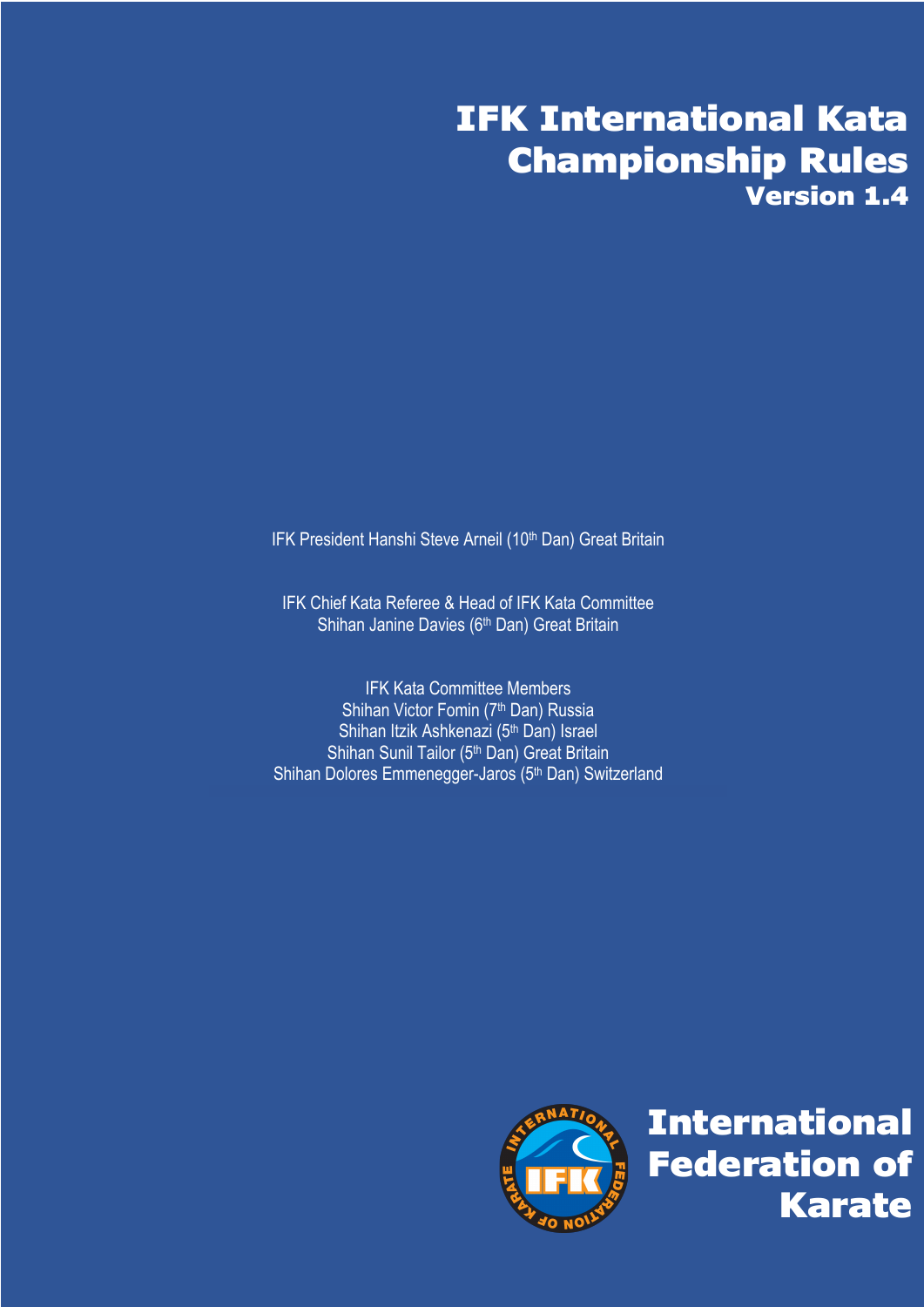#### **Change Record**

| <b>Date</b>   | Author             | <b>Version</b> | <b>Change Reference</b>                           |
|---------------|--------------------|----------------|---------------------------------------------------|
| December 1997 | SA/TRB             | V1.0           | No Previous Document                              |
| June 2001     | SA/JD              | V1.1           | N/A                                               |
| October 2009  | SA/JD              | V1.2           | N/A                                               |
| July 2018     | IFK Kata Committee | V1.3           | N/A                                               |
| October 2021  | IFK Kata Committee | V1.4           | Update to Scoring Matrix Diagram & adjust format. |
|               |                    |                |                                                   |

Only the IFK World Chief Referee, with the approval of HANSHI ARNEIL 10<sup>th</sup> Dan, is allowed to alter or modify these rules.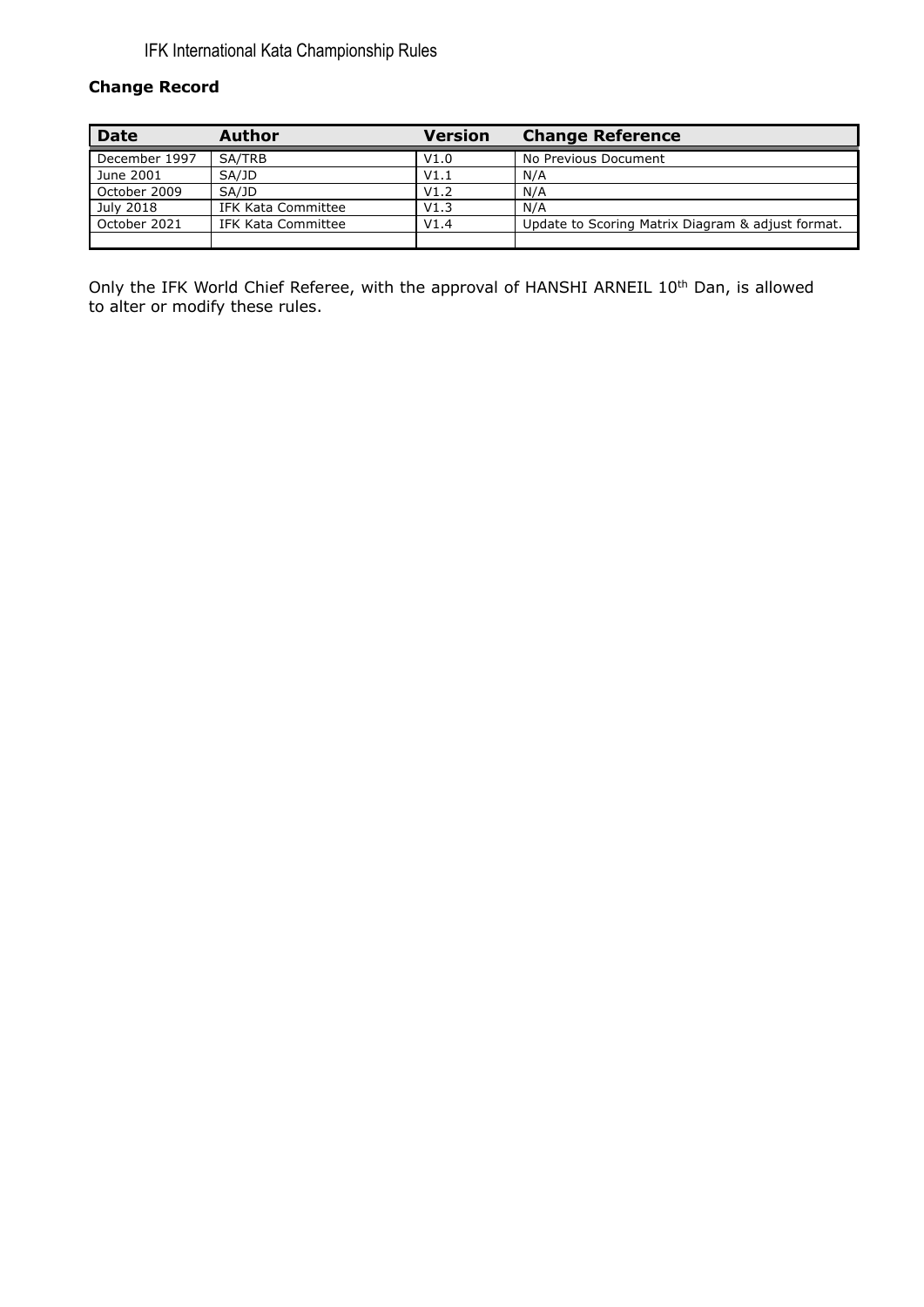### Table of Contents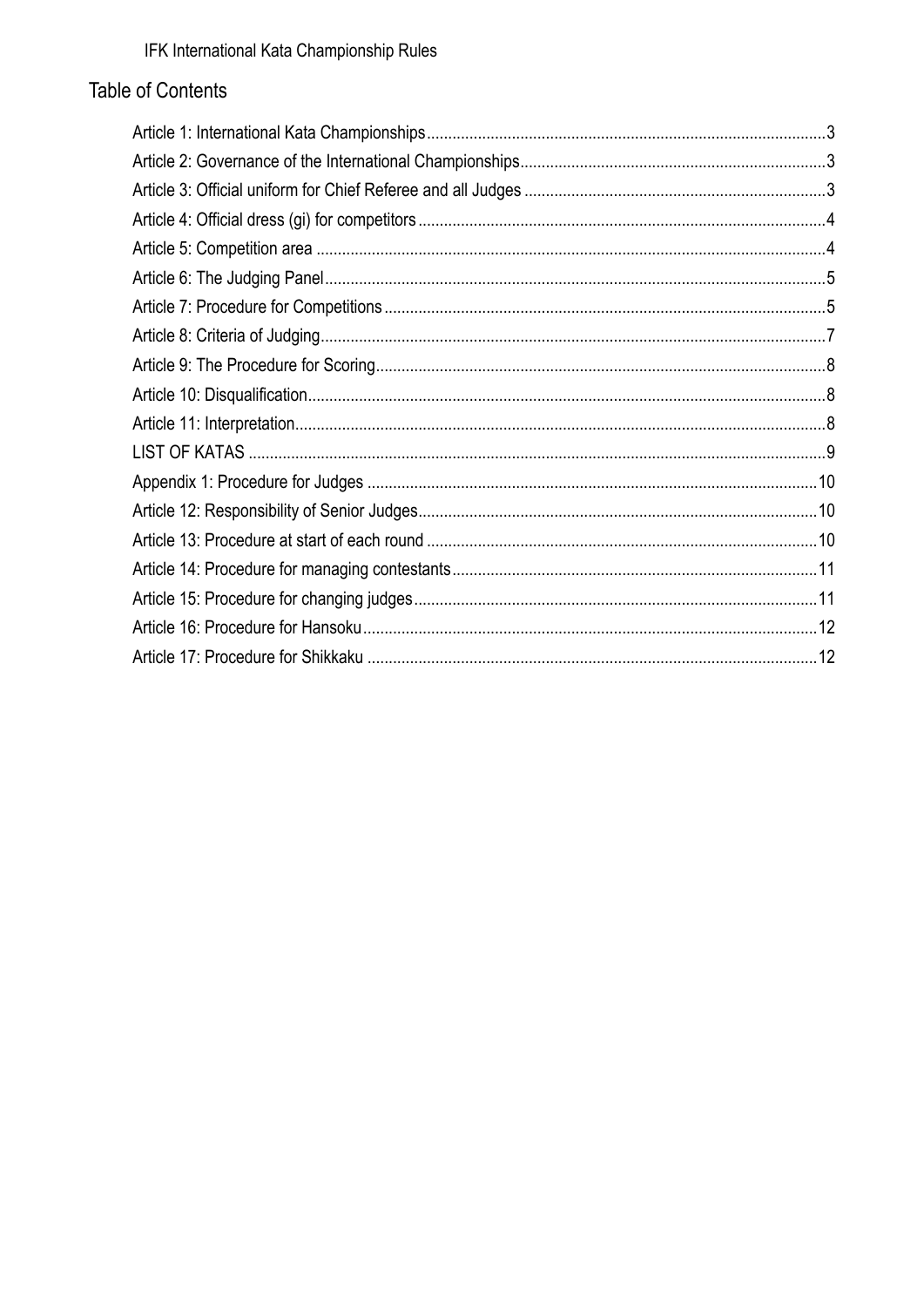#### **Article 1: International Kata Championships**

- 1.1 These rules govern international kata championships and include World, European and other Regional Championships within the limits of the IFK organisation.
- 1.2 There are categories for seniors (aged 18 years and above) and juniors (aged 12 17 years). Ages refer to the participants' age on the day of tournament.
- 1.3 The minimum grade for participants is 2<sup>nd</sup> kyu. There is no maximum grade.
- 1.4 There are 6 categories in international kata championships, which are as follows:
	- Individual males (senior) Individual females (senior) Team event (senior) Individual boys (junior) Individual girls (junior) Team event (junior)

#### **Article 2: Governance of the International Championships**

- 2.1 For the World Championships, the Chief Referee will be the IFK Chief Referee.
- 2.2 For other international championships, the appointed Chief Referee will be a nominated individual of high international qualification.
- 2.3 The Chief Referee is responsible for the event and the selection of appropriate judges and officials.
- 2.4 The Chief Referee will appoint Senior Judges to be responsible for particular competition areas.
- 2.5 The Senior Judge will manage the judges appointed to their area and will be responsible for selecting/changing central judges and corner judges.

#### **Article 3: Official uniform for Chief Referee and all Judges**

- 3.1 The Chief Referee and judges must wear their own official uniform.
- 3.2 The official uniform consists of navy blue blazer with IFK badge on breast pocket, white shirt with long sleeves, long dark blue IFK official tie, mid grey trousers, black shoes and black socks.
- 3.3 All judges must have a whistle.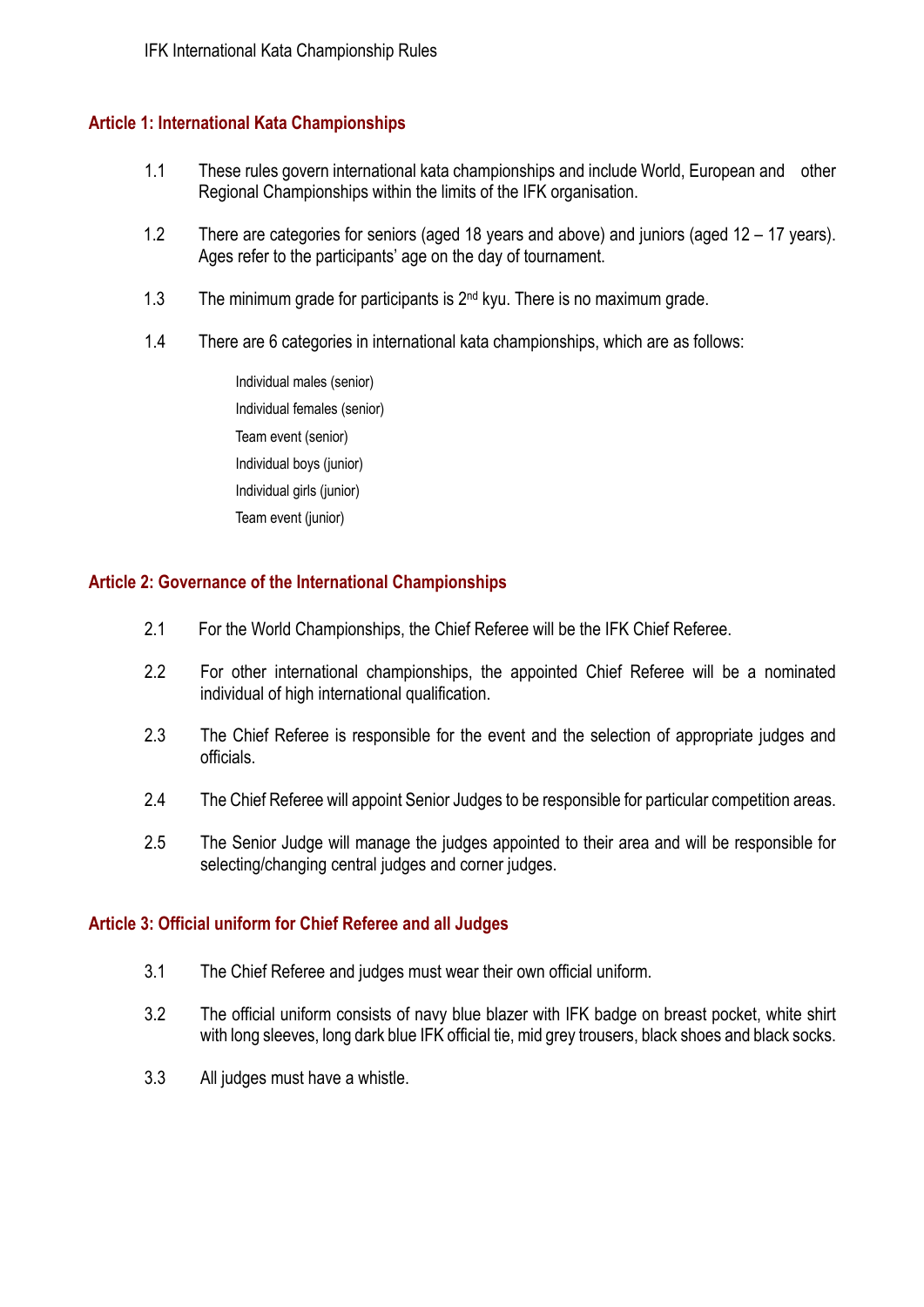#### **Article 4: Official dress (gi) for competitors**

- 4.1 Contestants must wear a clean white Kyokushin karate gi with IFK badge on the right sleeve and relevant official country badge on the left sleeve. No other badges or inscriptions on the gi are permitted.
- 4.2 The jacket, when tightened around the waist with the belt, must be of an overall length that it covers the hips.
- 4.3 In the case of women, a plain white T shirt must be worn underneath the karate jacket. Men are not permitted to wear any form of clothing under the gi jacket.
- 4.4 The sleeves of the jacket must come lower than the elbow and must not be rolled up.
- 4.5 The trousers must be long enough to touch the ankle and the feet must be visible.
- 4.6 Belts must be worn so that each side is of equal length. If a contestant is Yudansha the belt must be worn with the name and grade on the right-hand side.
- 4.7 Hair must be arranged so that it does not interfere with the performance of kata.
- 4.8 All jewellery and piercings are forbidden.
- 4.9 Any person who does not comply with these regulations will be disqualified from the event.

#### **Article 5: Competition area**

- 5.1 The competition area must be flat, firm and devoid of hazard.
- 5.2 The competition area must be 10 square metres to permit the correct performance of kata.
- 5.3 The competition area will be set up as follows:

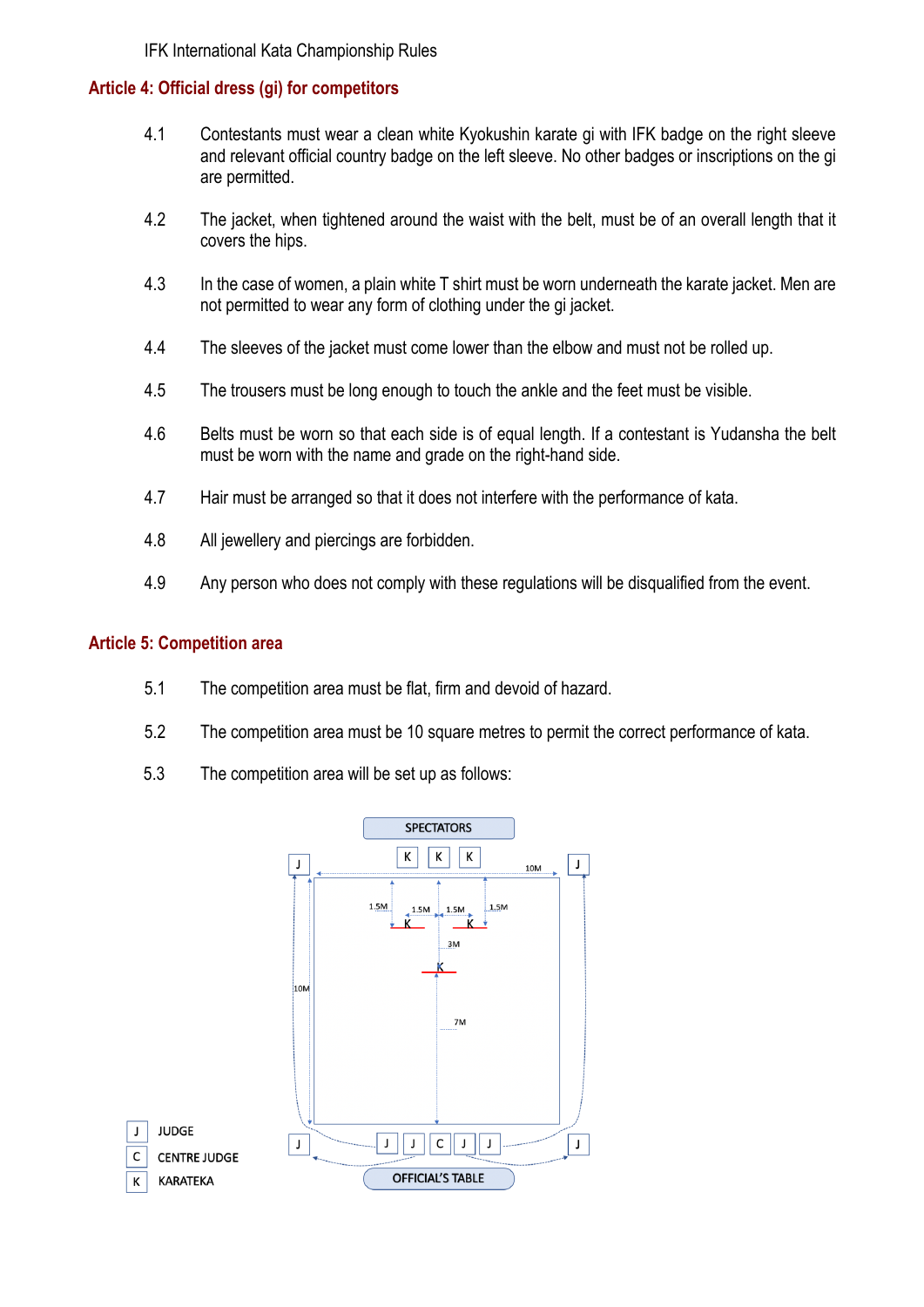#### **Article 6: The Judging Panel**

- 6.1 All judges must be internationally or nationally qualified and must be selected by the Chief Referee of the event. All must be at least sandan grade.
- 6.2 Senior Judges will be appointed to manage each competition area.
- 6.3 Five judges will be appointed to judge each match.
- 6.4 The Organising Committee must select suitably qualified and experienced scorekeepers and announcers to be responsible for recording all information during the event.
- 6.5 A maximum of 2 judges from the same country may be selected to judge on a competition area within a particular round.
- 6.6 The same panel of judges should remain for the entire round. No exchanges should take place within a round, except in exceptional circumstances.
- 6.7 For the procedures for judges, see Appendix 1.

#### **Article 7: Procedure for Competitions**

- 7.1 Prior to the tournament, there will be a draw to determine the order of competitors and teams to compete. The Chief Referee will be present when the draw is completed. Coaches and officials must be invited to attend.
- 7.2 The kata competition is organised into 3 rounds. The first round selects 16 contestants, the second round selects 8 contestants and the third round selects the winner and 2 other final placings. The Chief Referee on the day may alter or change the number of contestants to proceed to the next round depending on the initial number of competitors in a particular category.

#### For example:

If there are more than 8 but less than 16 contestants/teams in a category, 8 will be selected for the 2nd round and 4 for the final. In the event that there are only 4 contestants/teams in a category, all 4 will proceed to the  $2<sup>nd</sup>$  round (providing they are not disqualified) and the scores from Round 1 and Round 2 will be combined to select the 3 contestants/teams to proceed to the final. In this case, only the scores attained in the final will determine the final placings (the scores from previous rounds will be disregarded).

#### **INDIVIDUAL EVENT**

- 7.3 In Round 1 the contestants shall wait for their names to be called by the table official and shall stand on the edge of the competition area, bow and say "Osu!". On the signal from the central judge the contestant will move forward to the designated line, bow to the central judge and say "Osu!".
- 7.4 The central judge will choose a card upon which a "compulsory" kata is written and then call out the name of the kata to be performed. The contestant MUST then repeat loudly the name of the kata and wait for the command to begin.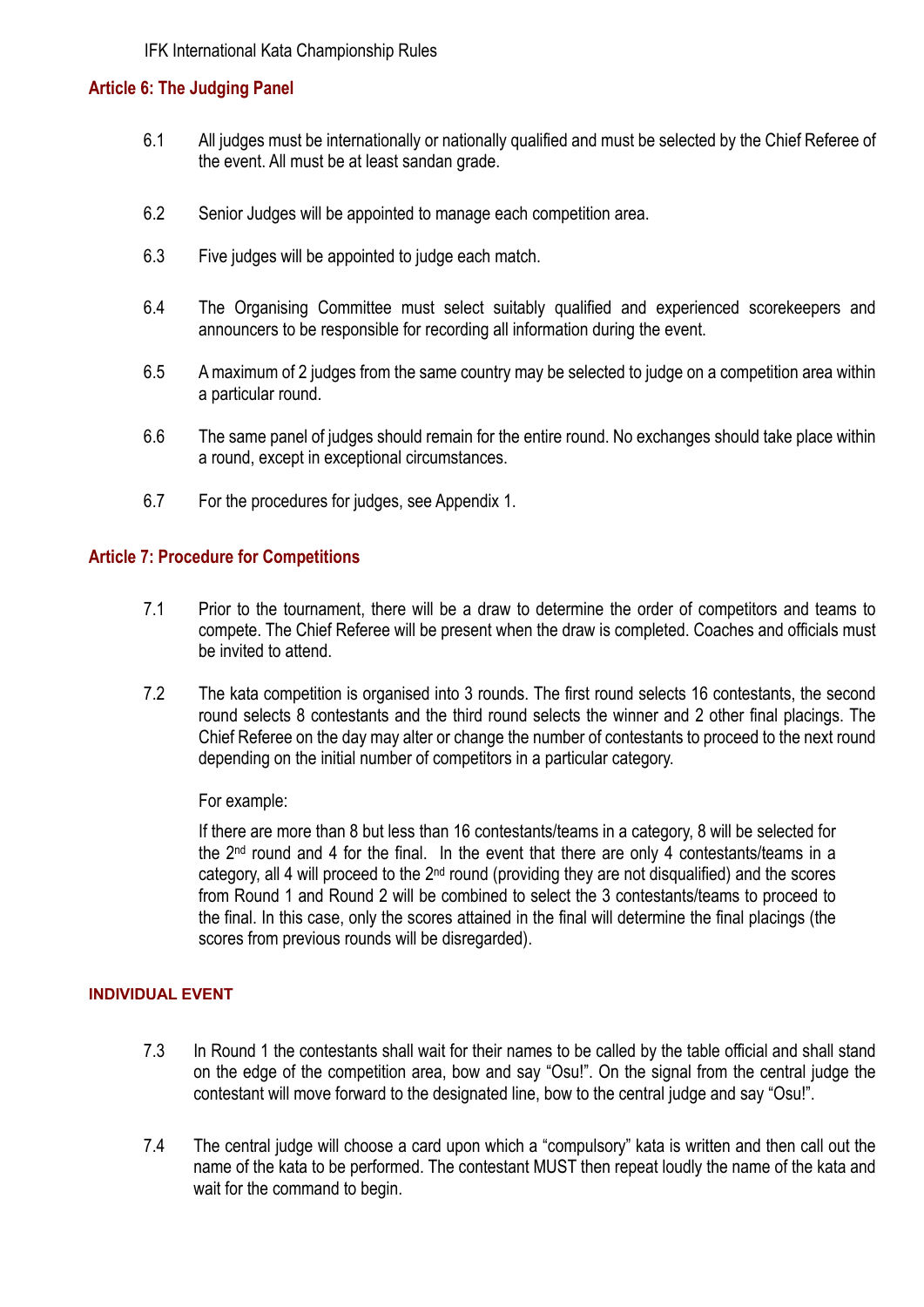- 7.5 If the kata does not include the Mokuso position at the beginning, the central judge will give the particular command: for example "Pinan Sono Go. Yoi. Hajime". The contestant does not repeat the name of the kata during that command.
- 7.6 The contestant will hold their last position until the centre judge calls "Naore". The contestant shall return to Fudo Dachi and will remain silent (no "Osu!" or bow).
- 7.7 If the kata includes the Mokuso position at the beginning, the central judge will give the particular command: for example "Mokuso. Saiha. Yoi. Hajime". The contestant does not repeat the name of the kata during that command.
- 7.8 The contestant will hold their last position until the central judge calls "Mokuso Yame. Naore". The contestant shall return to Fudo Dachi and will remain silent (no "Osu!" or bow).
- 7.9 Upon completion of the kata, the contestant will remain in place and await an award from the panel.
- 7.10 The central judge will call for a decision "Hantei" and blow a sharp blast on the whistle. All 5 judges in unison will hold up their scorecards in their right hands, facing towards the table of officials. The table official will announce the scores and, when the scores have been registered, the central judge will blow a further sharp blast on the whistle. The judges will then show the scorecards to the spectators. The central judge will blow a third blast to instruct that the scorecards are lowered.
- 7.11 The table official will announce the ACTUAL score (with the highest and lowest score deducted).
- 7.12 When instructed, the contestant will bow and say "Osu!" to the central judge before walking backwards to the edge of the competition area, where he/she will again bow and say "Osu!" before leaving the competition area.
- 7.13 The contestants who are successful in proceeding to Round 2 and any subsequent rounds will choose a "free" kata and submit their choice of kata to the table official before the start of the round. Note that a kata cannot be repeated in any subsequent rounds.
- 7.14 In Round 2 and 3, the procedure outlined in Article 7.3 is repeated.
- 7.15 The central judge then shouts "Kata?". The contestant loudly states the name of the kata he/she wishes to perform. The centre judge MUST then repeat the name of the kata and gives the command to begin.
- 7.16 In Round 2 and 3 the procedure as outlined in Articles 7.7 to 7.12 will be followed.

#### **TEAM EVENT**

- 7.17 Teams will consist of 3 contestants. Teams may be same sex (male or female) or mixed sex (male and female).
- 7.18 Contestants can only compete in one team, they cannot compete in 2 different teams.
- 7.19 The same contestants must remain in the team throughout. Contestants cannot be changed in subsequent rounds.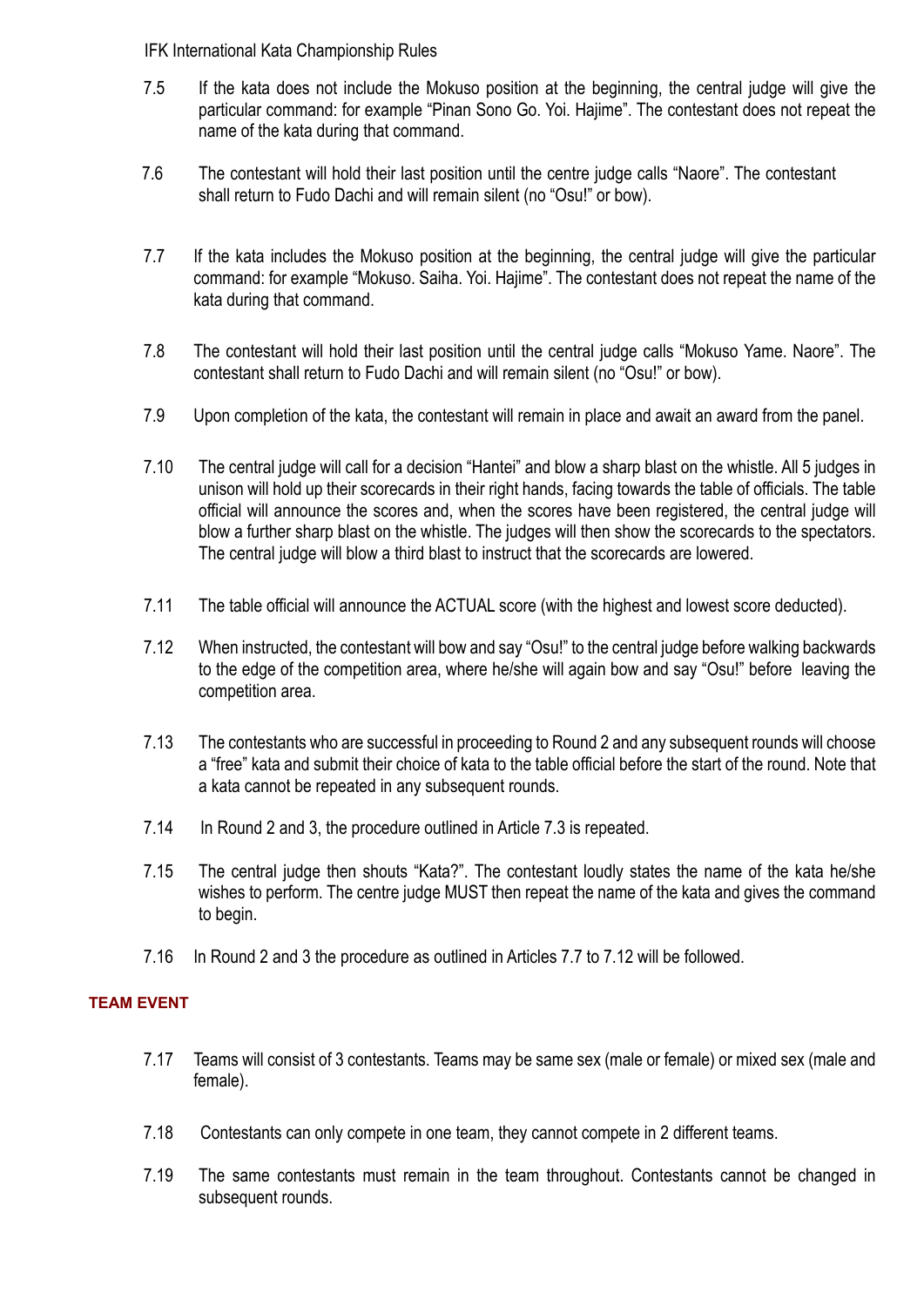- 7.20 In all rounds, the team chooses the katas they wish to perform from the list of "team event" katas. The choice of kata for each round must be provided to the table officials in advance.
- 7.21 The team responds to the calling of their names by going directly to the edge of the competition area, bows and say "Osu!". On the signal of the central judge, the team moves forward to the starting position, bows and say "Osu!". The central judge then shouts "Kata?". The team captain loudly states the name of the kata they wish to perform. The central judge MUST then repeat the name of the kata and gives the command to begin. The procedure is as in Articles 7.5 to 7.12 above.
- 7.22 In Rounds 2 and 3 the same procedure applies as in the first round.

#### **Article 8: Criteria of Judging**

- 8.1 Judges must consider the following criteria:
	- a) Correct succession of movements with proper tempo, rhythm and breathing (nogare, ibuki and kiai) according to the correct plan and direction of movements;
	- b) Quality and efficiency of techniques, positions, stances and breathing with correct proportion of slow and fast movements, coordination, balance, proper control of energy/body power and correct glance;
	- c) Mastership/skill of performance. This criterion includes illustration of the understanding of the combat techniques, correct focus, concentration, harmony of power and flexibility, "presence" of real budo spirit.
- 8.2 In addition, in team events, judges must consider:
	- a) Synchronicity of kata performance, not only at the points of start and finish of movements, but also at every phase of them, especially in slow movements.
	- b) The technical and energetic unity of kata performance.
- 8.3 Once all of these aspects have been considered, the judges will determine the correct position on the judging matrix (see Appendix 2).
- 8.4 The judge will then reflect the complexity of the kata in the score awarded.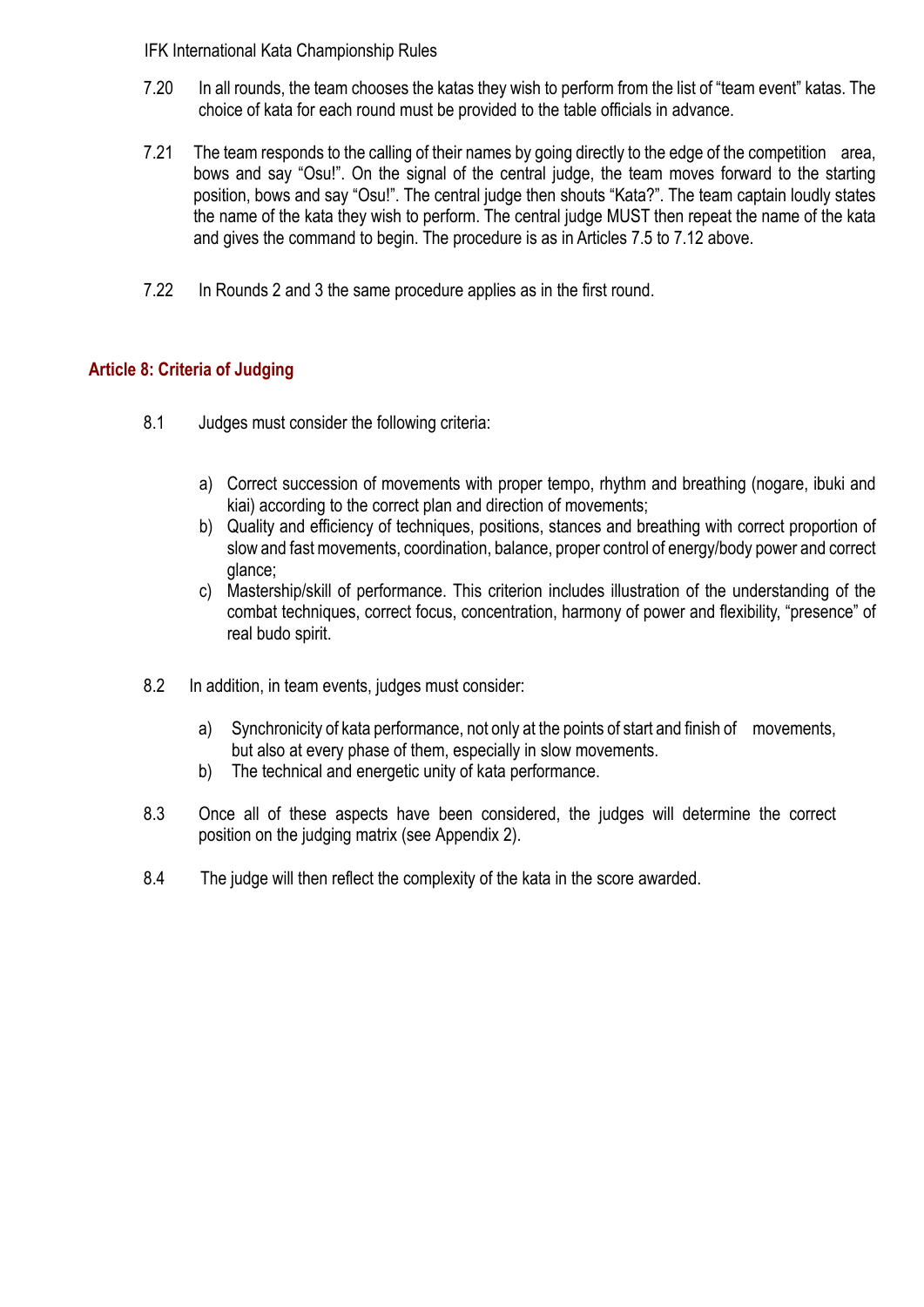#### **Article 9: The Procedure for Scoring**

- 9.1 The scoring range is from 6.0 to 8.0 points.
- 9.2 On the command "Hantei" and whistle of the central judge, all 5 judges in unison will hold up their scorecards in their right hands, facing towards the table officials. The table official will announce the scores and, when the scores have been registered, the central judge will blow a further sharp blast on the whistle. The judges will then show the scorecards to the spectators. The central judge will blow a third blast on the whistle to instruct that the scorecards are lowered.
- 9.3 The scorekeeper disregards the lowest and highest score awarded and adds the three remaining scores to provide the ACTUAL score
- 9.4 In the event that more than one contestant/team receives the same score, the lowest score is considered. If one contestant/team has a higher lowest score, he/she/the team will be announced as the winner of the particular stage of the competition. If the lowest score is the same, the highest score is considered. If one contestant/team has a higher highest score, he/she/the team will be announced as the winner of the particular stage of the competition. In the event of a continuing tie/draw, the contestants/teams must perform a further kata of their choice (but they cannot perform a kata that they have already performed). They will be called to perform the further kata in the same order as they were in the particular round.

#### **Article 10: Disqualification**

- 10.1 A contestant is disqualified if they vary, interrupt or stop performing a kata (for 5 seconds) or if they perform a kata different from that drawn or announced.
- 10.2 The centre judge will announce hansoku or shikkaku when disqualifying a contestant or team.
- 10.3 When hansoku is called, this relates only to the particular category. The contestants may still take part in the individual or team event if they have entered more than one event.
- 10.4 When shikkaku is called the contestant or team members cannot take part in the championship for the remainder of the event. This would only be used if a competitor/team displays bad behaviour. A decision of shikkaku will be made by the Chief Referee in consultation with the central judge and IFK Kata Committee, if appropriate.

#### **Article 11: Interpretation**

11.1 Any situation not defined by these rules shall be resolved by the Chief Referee and IFK Kata Committee.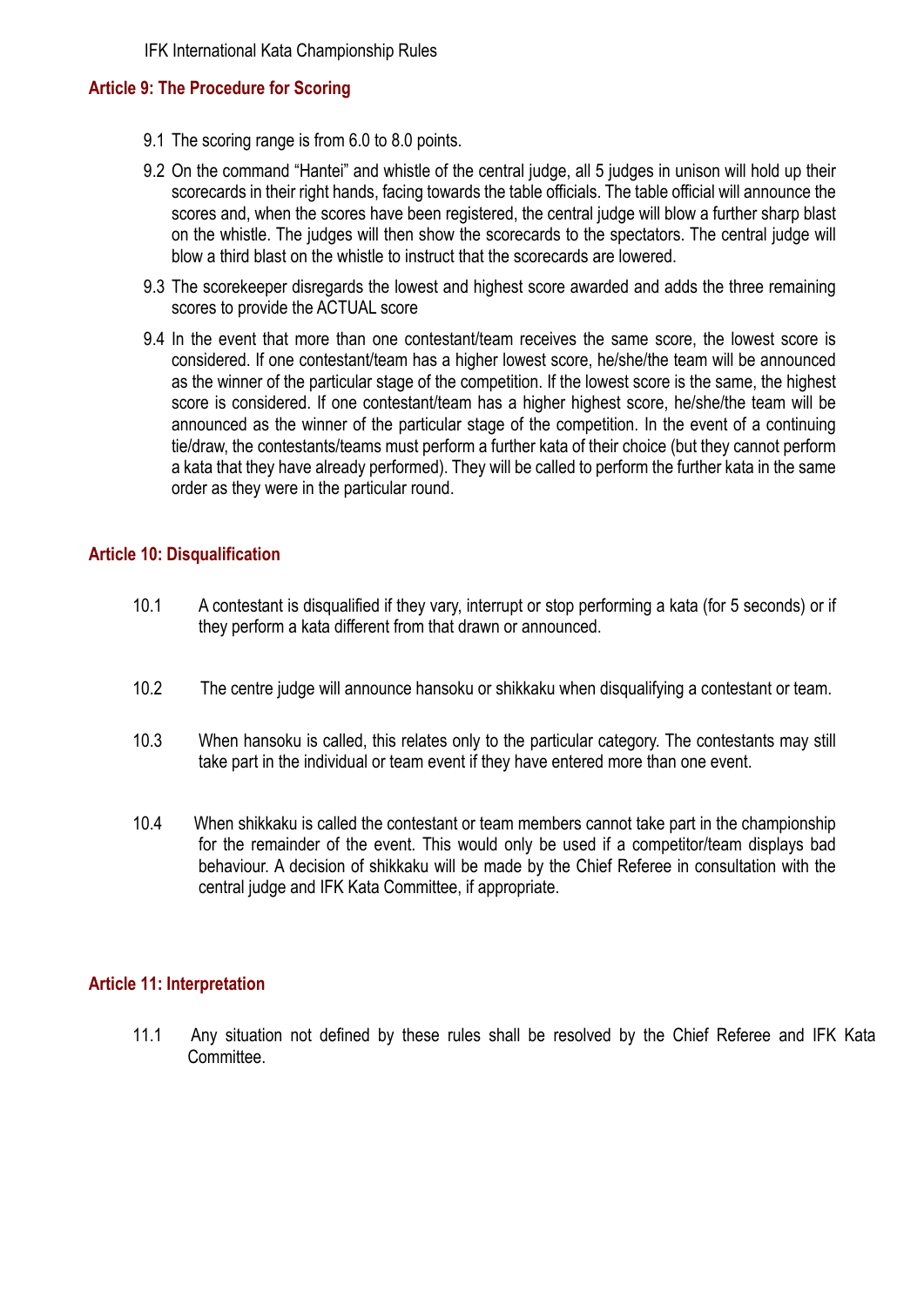#### **LIST OF KATAS**

#### **INDIVIDUAL CATEGORIES – COMPULSORY KATA**

- 1. Pinan Sono Yon
- 2. Pinan Sono Go
- 3. Yantsu
- 4. Tsuki No Kata
- 5. Saiha

#### **INDIVIDUAL CATEGORIES - FREE KATA**

- 1. Gekisai Dai
- 2. Yantsu
- 3. Tsuki No Kata
- 4. Saiha
- 5. Tensho
- 6. Gekisai Sho
- 7. Seienchin
- 8. Kanku Dai
- 9. Sushiho
- 10. Garyu
- 11. Seipai

#### NOTE A KATA CANNOT BE PERFORMED TWICE

Yantsu, Tsuki No Kata and Saiha can be performed as a free kata if not already performed as a compulsory kata

#### **TEAM EVENT**

- 1. Gekisai Dai
- 2. Yantsu
- 3. Tsuki No Kata
- 4. Saiha
- 5. Tensho
- 6. Gekisai Sho
- 7. Seienchin
- 8. Kanku Dai
- 9. Sushiho<br>10. Garvu
- Garyu
- 11. Seipai

NOTE A KATA CANNOT BE PERFORMED TWICE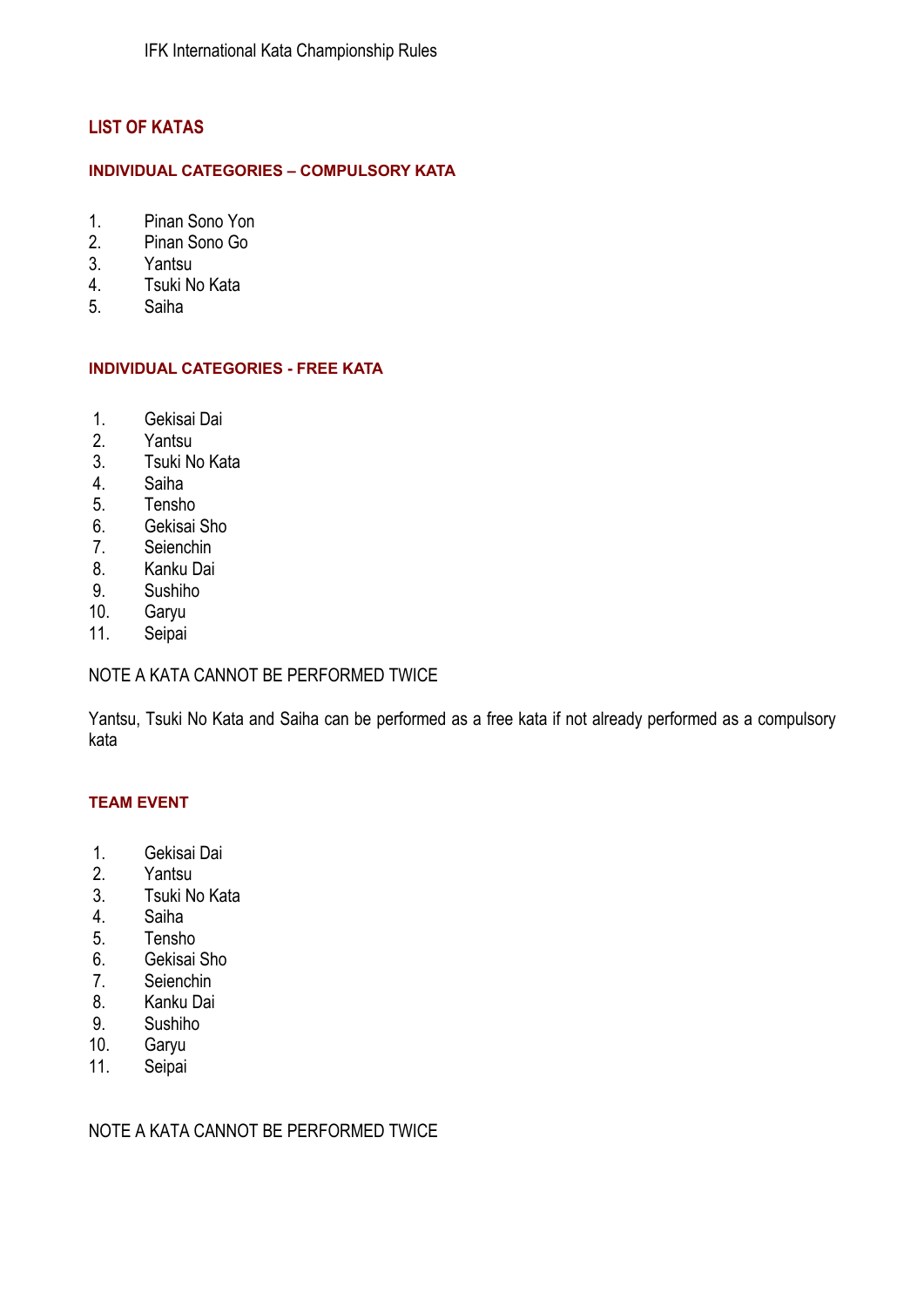### **Appendix 1: Procedure for Judges**

#### **Article 12: Responsibility of Senior Judges**

1.1 Senior Judges are responsible for the competition area and will select the central judge and 4 corner judges for each round of the competition.

#### **Article 13: Procedure at start of each round**

- 2.1 Before the first round, the judges line up in front of the officials' table, facing the competition area. The nominated central judge will stand in the centre.
- 2.2 The central judge will give the command "Shomen Ni Rei!". All judges will bow and say "Osu!"
- 2.3 The central judge will take a step forward and turn towards the 4 corner judges. The central judge gives the command "Shimpan Ni Rei!". The 4 corner judges then bow and say "Osu!" to the central judge and at the same time the central judge bows and says "Osu!" to the corner judges.
- 2.4 The central judge gives the sign to the 4 corner judges to move to their positions. [Hands are placed palms together in front of the chest, with fingers pointing away from the body and then travel away from the body, moving further apart but with palms still facing each other].
- 2.5 The 4 corner judges then move to the positions as outlined in the diagram below:

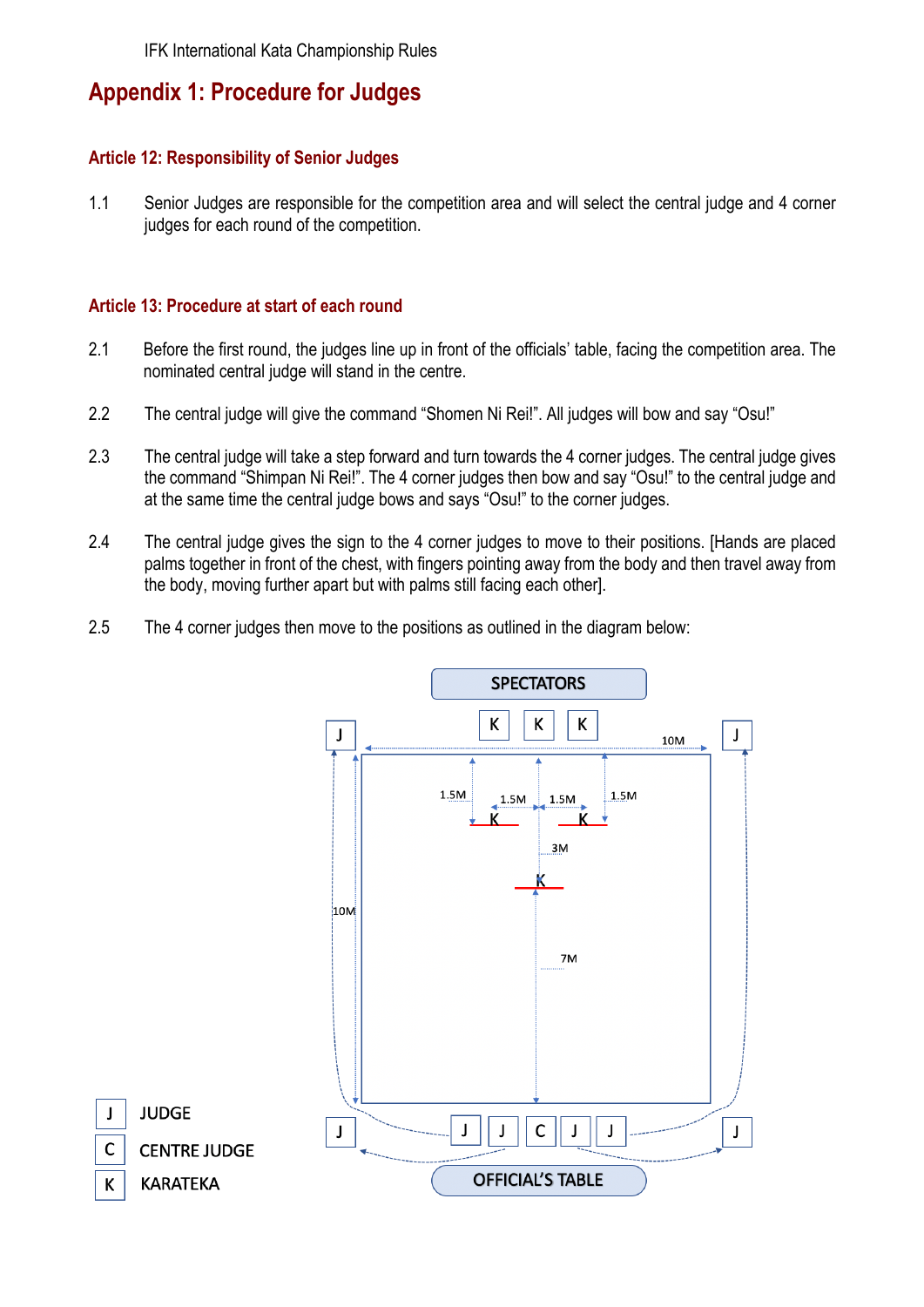- 2.6 The corner judges remain standing at their positions until the central judge provides the sign to sit. [Hands are held out in front at shoulder height with palms facing downwards. The hands are then lowered in a parallel position]. All 5 judges then sit in unison and take the score cards.
- 2.7 All judges must sit in an upright position with both feet flat on the ground throughout the round.

#### **Article 14: Procedure for managing contestants**

- 3.1 When a contestants/team presents themselves to the competition area, the central judge will provide the gesture for the contestant/team to move forward to the designated starting position. [Right arm is outstretched, with the palm of the hand facing the contestant, in a position similar to shotei. The hand is then turned and pulled towards the face of the central judge].
- 3.2 The central judge then follows the procedure as stated in the Championship Rules (Article 7.5 7.8).
- 3.3 At the conclusion of each kata, the judges will select the appropriate score on the scoreboard and then lower their heads, to indicate to the central judge that they are ready.
- 3.4 Upon the command "Hantei!" and a sharp whistle, all 5 judges will hold up their scorecards with their right hands, with the scores facing the table officials.
- 3.5 Once the scores have been announced by the table officials, the central judge will blow the second sharp blast on the whistle to instruct the judges to turn the scorecards towards the spectators.
- 3.6 The central judge will then blow a third sharp blast on the whistle to instruct the judges to lower their scorecards.
- 3.7 Following the announcement of the score awarded by the table official, the central judge will stand. He/she will bow and say "Osu!" to the contestant/team, the contestant/team will also bow and say "Osu!". Then the central judge will provide the gesture for the contestant/team to leave the competition area. [Right arm is outstretched, with the palm of the hand facing the contestant, in a position similar to shotei].

#### **Article 15: Procedure for changing judges**

- 4.1 The central judge will stand and give the gesture for the 4 corner judges to stand. [Both arms are held outstretched in front with palms facing upwards. The arms are then raised slightly, with palms still facing upwards.]
- 4.2 The central judge will then give the command "Fukushin Shugo!" and the gesture for the corner judges to return to the initial position in front of the official table. [Both arms are outstretched with the palms facing upwards. The elbows are then bent, bringing the palms towards the central judge's shoulders]
- 4.3 The central judge will then give the command "Shomen Ni Rei!" and all 5 judges will bow towards the spectators.
- 4.4 The central judge will take one step forward and turn to face the 4 corner judges. The central judge will give the command "Shimpan Ni Rei!" and the central judge and 4 corner judges will bow to each other and say "Osu!".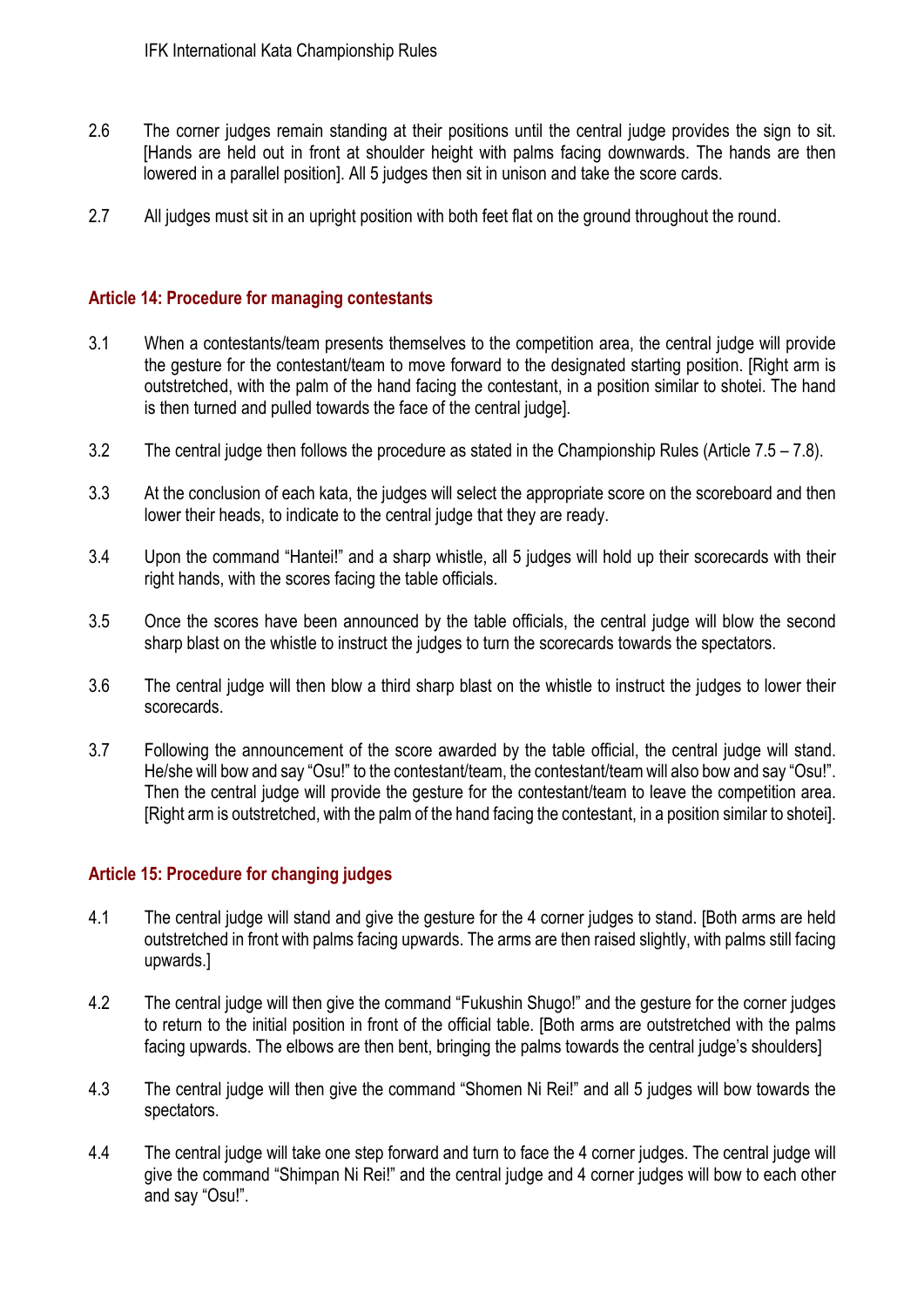- 4.5 The central judge will then indicate for the judges to leave the competition area in a particular direction with an open straight arm. All judges will then leave the competition area in single file.
- 4.6 The new panel of judges will then enter the competition area and follow the procedure set out in Article 2 above.

#### **Article 16: Procedure for Hansoku**

- 5.1 A contestant is disqualified if they vary, interrupt or stop performing a kata (for 5 seconds) or if they perform a kata different from that drawn or announced.
- 5.2 If a contestant varies the kata, for example, if he/she starts one kata but finishes a different kata or misses out a complete section or moves in the wrong direction then, at the conclusion of the kata, the central judge calls in the 4 corner judges by using the command "Fukushin Shugo!" with the appropriate gesture. A brief discussion will take place between the judges to be sure that this is a case for Hansoku.
- 5.3 If a contestant interrupts or stops the kata, after 5 seconds the central judge will give the command "Yame! Naore!". Hansoku is then appropriate.
- 5.4 If a contestant performs a kata different from that drawn or announced, at the conclusion of the kata, the central judge calls in the 4 corner judges by using the command "Fukushin Shugo!" with the appropriate gesture. A brief discussion will take place between the judges to be sure that this is a case for Hansoku.
- 5.5 If Hansoku is appropriate then the central judge will stand and give the command "Hansoku!" and at the same time give the appropriate gesture with the right index finger pointing up at 45 degrees. The central judge will then provide the appropriate command for the contestant/team to leave the competition area according to the etiquette.

#### **Article 17: Procedure for Shikkaku**

- 6.1 This would only be used if a competitor displays bad/disrespectful behaviour.
- 6.2 A decision of Shikkaku will be made by the Chief Referee following consultation with the central judge and IFK Kata Committee, if appropriate.
- 6.3 If Shikkaku is appropriate then the central judge will stand and give the command "Shikkaku!" and at the same time give the appropriate gesture with the right index finger pointing up at 45 degrees. The central judge will then provide the appropriate command for the contestant/team to leave the competition area according to the etiquette.
- 6.4 In the event of Shikkaku, the contestant or team members cannot take part in the remainder of the championship.